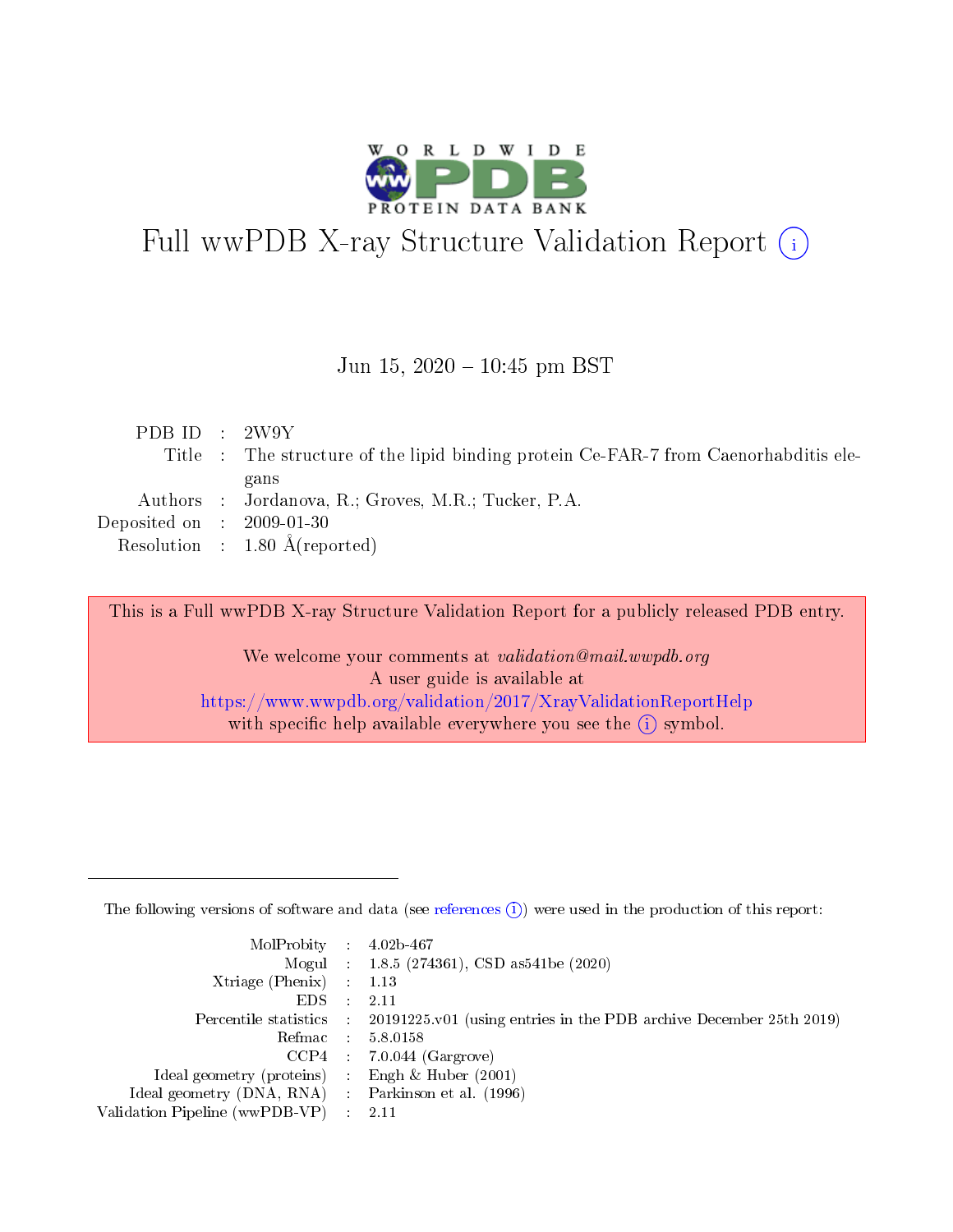## 1 [O](https://www.wwpdb.org/validation/2017/XrayValidationReportHelp#overall_quality)verall quality at a glance  $(i)$

The following experimental techniques were used to determine the structure: X-RAY DIFFRACTION

The reported resolution of this entry is 1.80 Å.

Percentile scores (ranging between 0-100) for global validation metrics of the entry are shown in the following graphic. The table shows the number of entries on which the scores are based.



| Metric                | Whole archive<br>$(\#\mathrm{Entries})$ | Similar resolution<br>$(\#\text{Entries},\,\text{resolution}\,\,\text{range}(\textup{\AA}))$ |
|-----------------------|-----------------------------------------|----------------------------------------------------------------------------------------------|
| $R_{free}$            | 130704                                  | $5950(1.80-1.80)$                                                                            |
| Clashscore            | 141614                                  | $6793(1.80-1.80)$                                                                            |
| Ramachandran outliers | 138981                                  | 6697 $(1.80-1.80)$                                                                           |
| Sidechain outliers    | 138945                                  | 6696 (1.80-1.80)                                                                             |
| RSRZ outliers         | 127900                                  | $5850(1.80-1.80)$                                                                            |

The table below summarises the geometric issues observed across the polymeric chains and their fit to the electron density. The red, orange, yellow and green segments on the lower bar indicate the fraction of residues that contain outliers for  $>=3, 2, 1$  and 0 types of geometric quality criteria respectively. A grey segment represents the fraction of residues that are not modelled. The numeric value for each fraction is indicated below the corresponding segment, with a dot representing fractions  $\epsilon=5\%$  The upper red bar (where present) indicates the fraction of residues that have poor fit to the electron density. The numeric value is given above the bar.

| Mol | $\cap$ hain | Length  | Quality of chain |     |              |
|-----|-------------|---------|------------------|-----|--------------|
|     |             |         | 4%               |     |              |
|     |             | $140\,$ | 80%              | 16% | $\cdot\cdot$ |

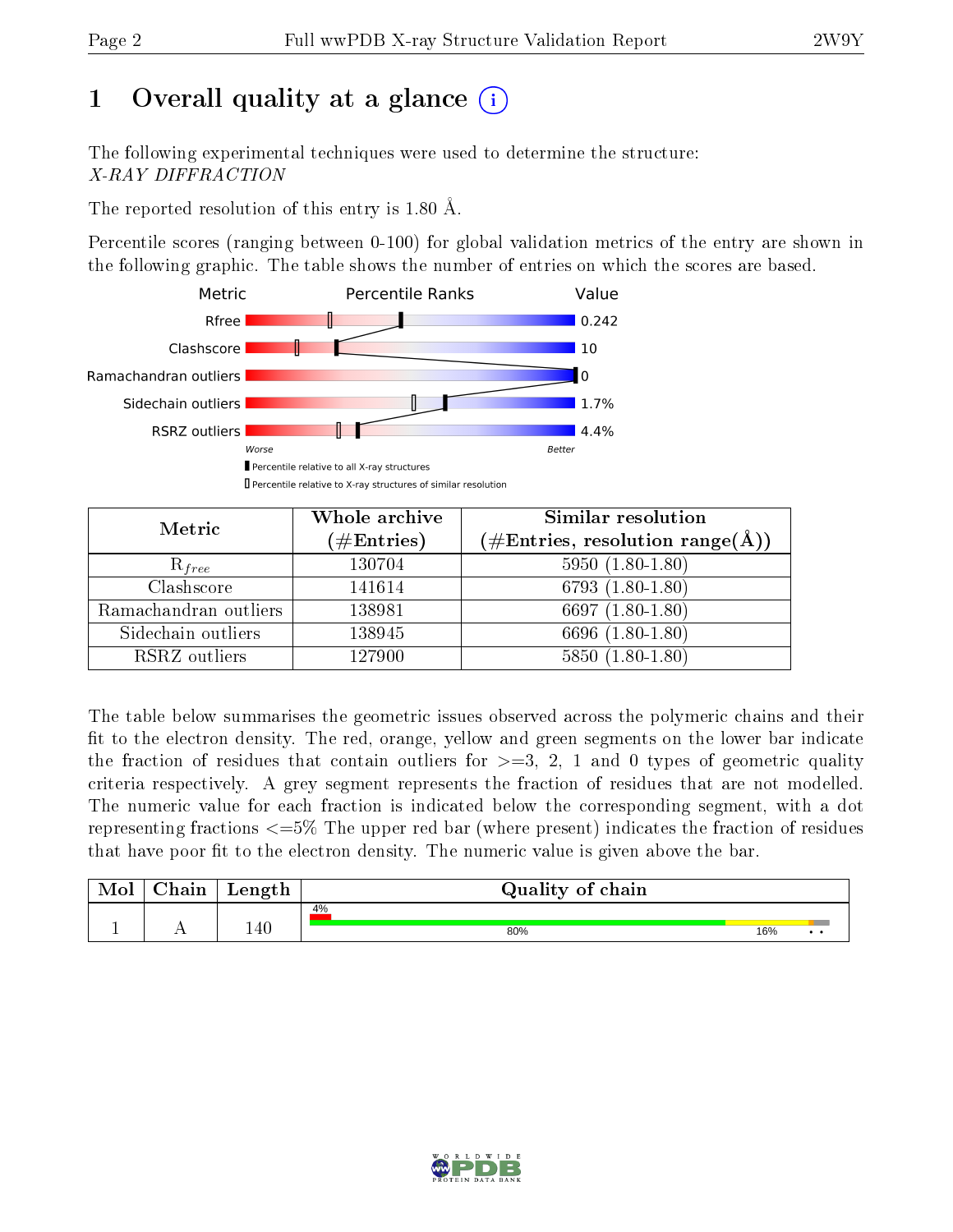## 2 Entry composition (i)

There are 3 unique types of molecules in this entry. The entry contains 1278 atoms, of which 0 are hydrogens and 0 are deuteriums.

In the tables below, the ZeroOcc column contains the number of atoms modelled with zero occupancy, the AltConf column contains the number of residues with at least one atom in alternate conformation and the Trace column contains the number of residues modelled with at most 2 atoms.

 Molecule 1 is a protein called FATTY ACID/RETINOL BINDING PROTEIN PROTEIN 7, ISOFORM A, CONFIRMED BY TRANSCRIPT EVIDENCE.

| Mol | ${\rm Chain}$ | Residues | $\rm{Atoms}$                 |     |      | ZeroOcc | $\mid$ AltConf $\mid$ Trace |  |  |  |
|-----|---------------|----------|------------------------------|-----|------|---------|-----------------------------|--|--|--|
|     |               | 136      | $\mathrm{Total}$<br>$1087\,$ | 681 | 184. |         |                             |  |  |  |

• Molecule 2 is SULFATE ION (three-letter code: SO4) (formula:  $O_4S$ ).



|  | $\text{Mol}$   Chain   Residues | Atoms     | $ZeroOcc$   AltConf |
|--|---------------------------------|-----------|---------------------|
|  |                                 | Total O S |                     |
|  |                                 | Total O S |                     |

• Molecule 3 is water.

|  | $\text{Mol}$   Chain   Residues | Atoms                     | $ZeroOcc \mid AltConf$ |  |
|--|---------------------------------|---------------------------|------------------------|--|
|  | 1 Q 1                           | $\rm Total$<br>181<br>181 |                        |  |

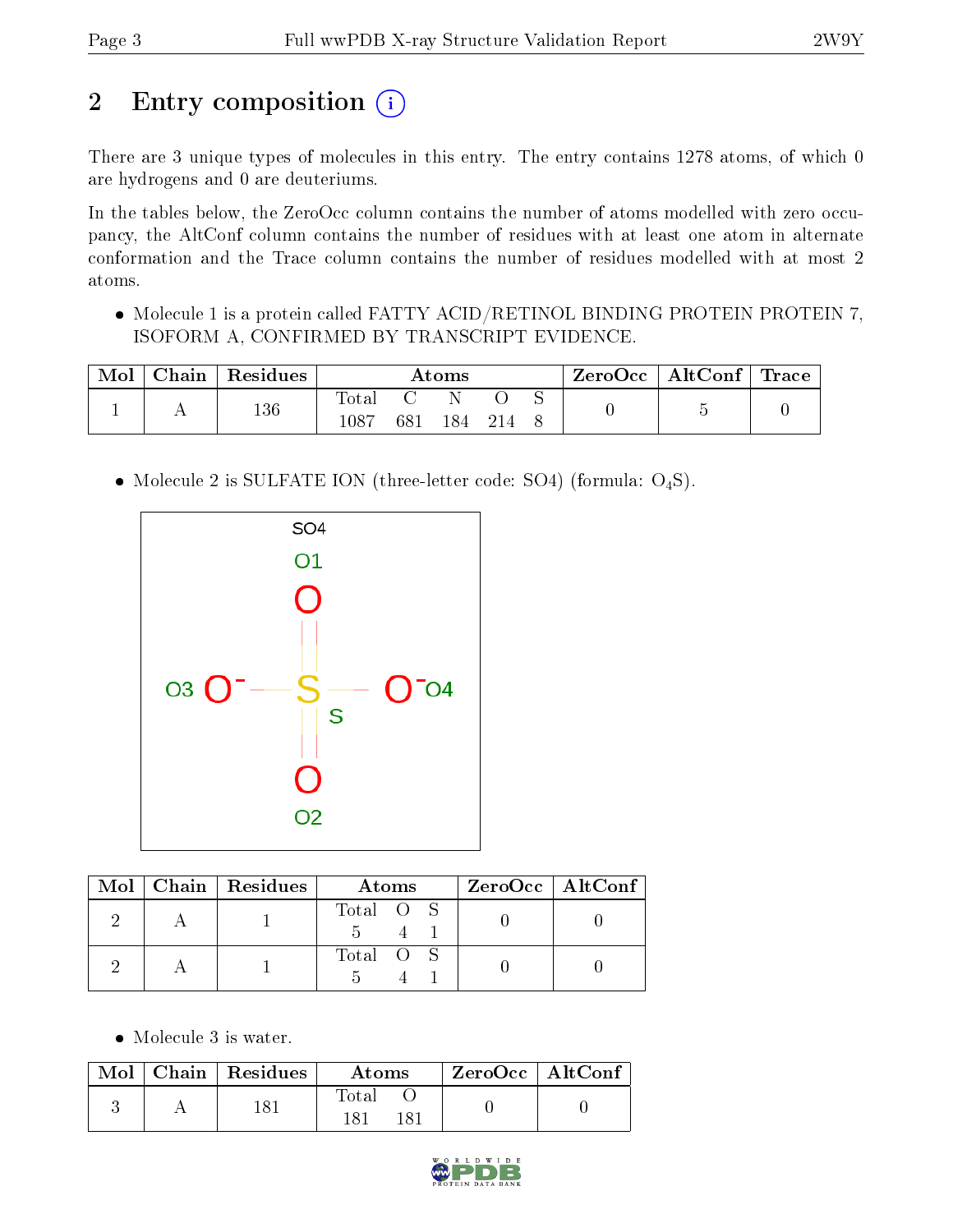## 3 Residue-property plots  $(i)$

These plots are drawn for all protein, RNA and DNA chains in the entry. The first graphic for a chain summarises the proportions of the various outlier classes displayed in the second graphic. The second graphic shows the sequence view annotated by issues in geometry and electron density. Residues are color-coded according to the number of geometric quality criteria for which they contain at least one outlier: green  $= 0$ , yellow  $= 1$ , orange  $= 2$  and red  $= 3$  or more. A red dot above a residue indicates a poor fit to the electron density (RSRZ  $> 2$ ). Stretches of 2 or more consecutive residues without any outlier are shown as a green connector. Residues present in the sample, but not in the model, are shown in grey.

• Molecule 1: FATTY ACID/RETINOL BINDING PROTEIN PROTEIN 7, ISOFORM A, CON-FIRMED BY TRANSCRIPT EVIDENCE



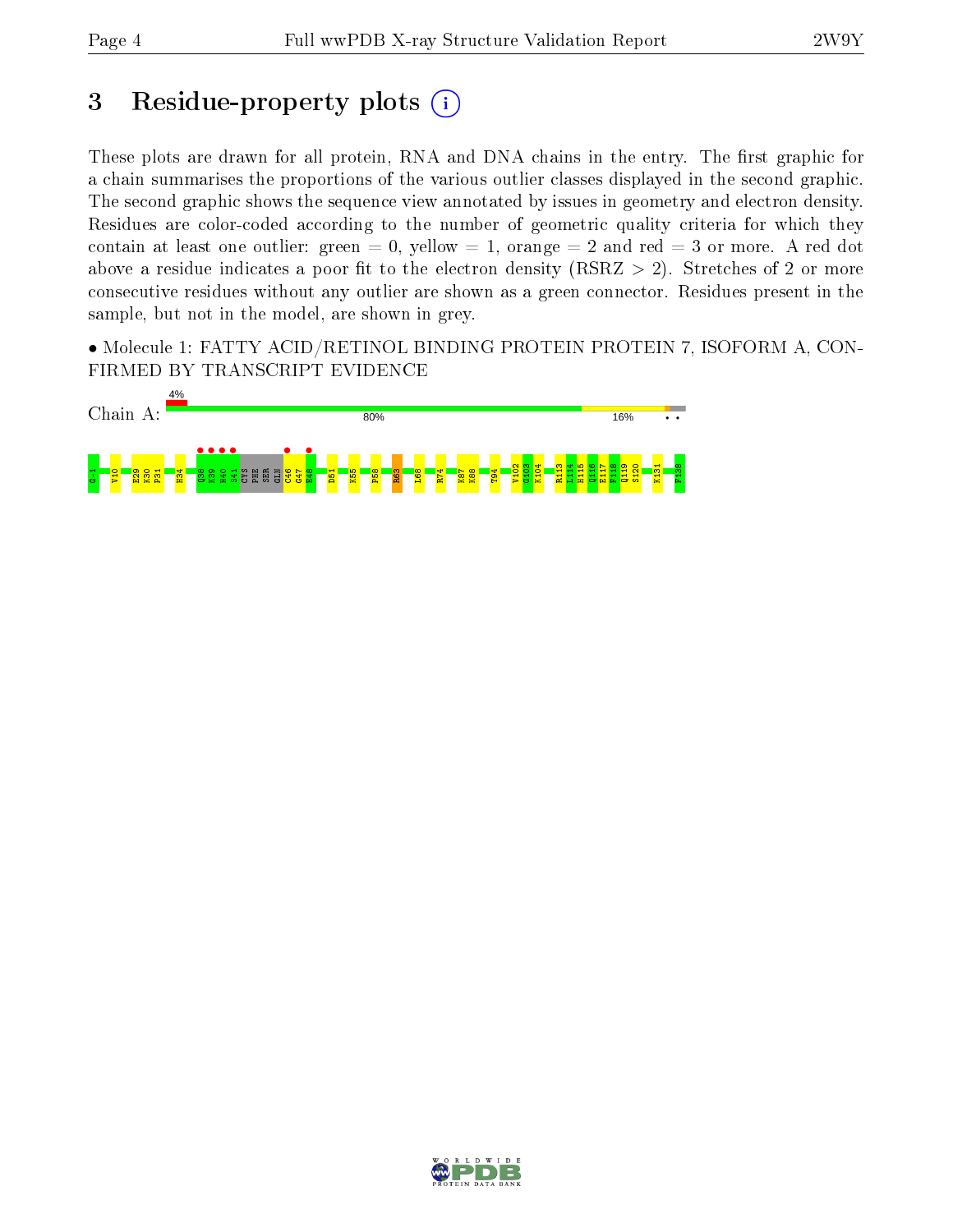## 4 Data and refinement statistics  $(i)$

| Property                                                                 | Value                                              | Source     |
|--------------------------------------------------------------------------|----------------------------------------------------|------------|
| Space group                                                              | P 21 21 21                                         | Depositor  |
| Cell constants                                                           | $41.60\text{\AA}$ $101.74\text{\AA}$<br>$33.85\AA$ | Depositor  |
| a, b, c, $\alpha$ , $\beta$ , $\gamma$                                   | $90.00^{\circ}$ $90.00^{\circ}$<br>$90.00^\circ$   |            |
| Resolution $(A)$                                                         | $-1.80$<br>50.90                                   | Depositor  |
|                                                                          | 32.20<br>$-1.68$                                   | <b>EDS</b> |
| % Data completeness                                                      | $99.4(50.90-1.80)$                                 | Depositor  |
| (in resolution range)                                                    | $96.1(32.20-1.68)$                                 | <b>EDS</b> |
| $R_{merge}$                                                              | 0.09                                               | Depositor  |
| $\mathrm{R}_{sym}$                                                       | (Not available)                                    | Depositor  |
| $\langle I/\sigma(I) \rangle^{-1}$                                       | $1.37$ (at 1.68Å)                                  | Xtriage    |
| Refinement program                                                       | <b>REFMAC 5.5.0066</b>                             | Depositor  |
| $R, R_{free}$                                                            | 0.171,<br>0.251                                    | Depositor  |
|                                                                          | $0.167$ ,<br>0.242                                 | DCC        |
| $\mathcal{R}_{free}$ test set                                            | 814 reflections $(4.99\%)$                         | wwPDB-VP   |
| Wilson B-factor $(A^2)$                                                  | 19.4                                               | Xtriage    |
| Anisotropy                                                               | 0.439                                              | Xtriage    |
| Bulk solvent $k_{sol}(\mathrm{e}/\mathrm{A}^3),$ $B_{sol}(\mathrm{A}^2)$ | 0.35, 51.3                                         | <b>EDS</b> |
| L-test for twinning <sup>2</sup>                                         | $< L >$ = 0.46, $< L2 >$ = 0.29                    | Xtriage    |
| Estimated twinning fraction                                              | $\overline{\text{No}}$ twinning to report.         | Xtriage    |
| $F_o, F_c$ correlation                                                   | 0.96                                               | <b>EDS</b> |
| Total number of atoms                                                    | 1278                                               | wwPDB-VP   |
| Average B, all atoms $(A^2)$                                             | 18.0                                               | wwPDB-VP   |

Xtriage's analysis on translational NCS is as follows: The largest off-origin peak in the Patterson function is  $8.83\%$  of the height of the origin peak. No significant pseudotranslation is detected.

<sup>&</sup>lt;sup>2</sup>Theoretical values of  $\langle |L| \rangle$ ,  $\langle L^2 \rangle$  for acentric reflections are 0.5, 0.333 respectively for untwinned datasets, and 0.375, 0.2 for perfectly twinned datasets.



<span id="page-4-1"></span><span id="page-4-0"></span><sup>1</sup> Intensities estimated from amplitudes.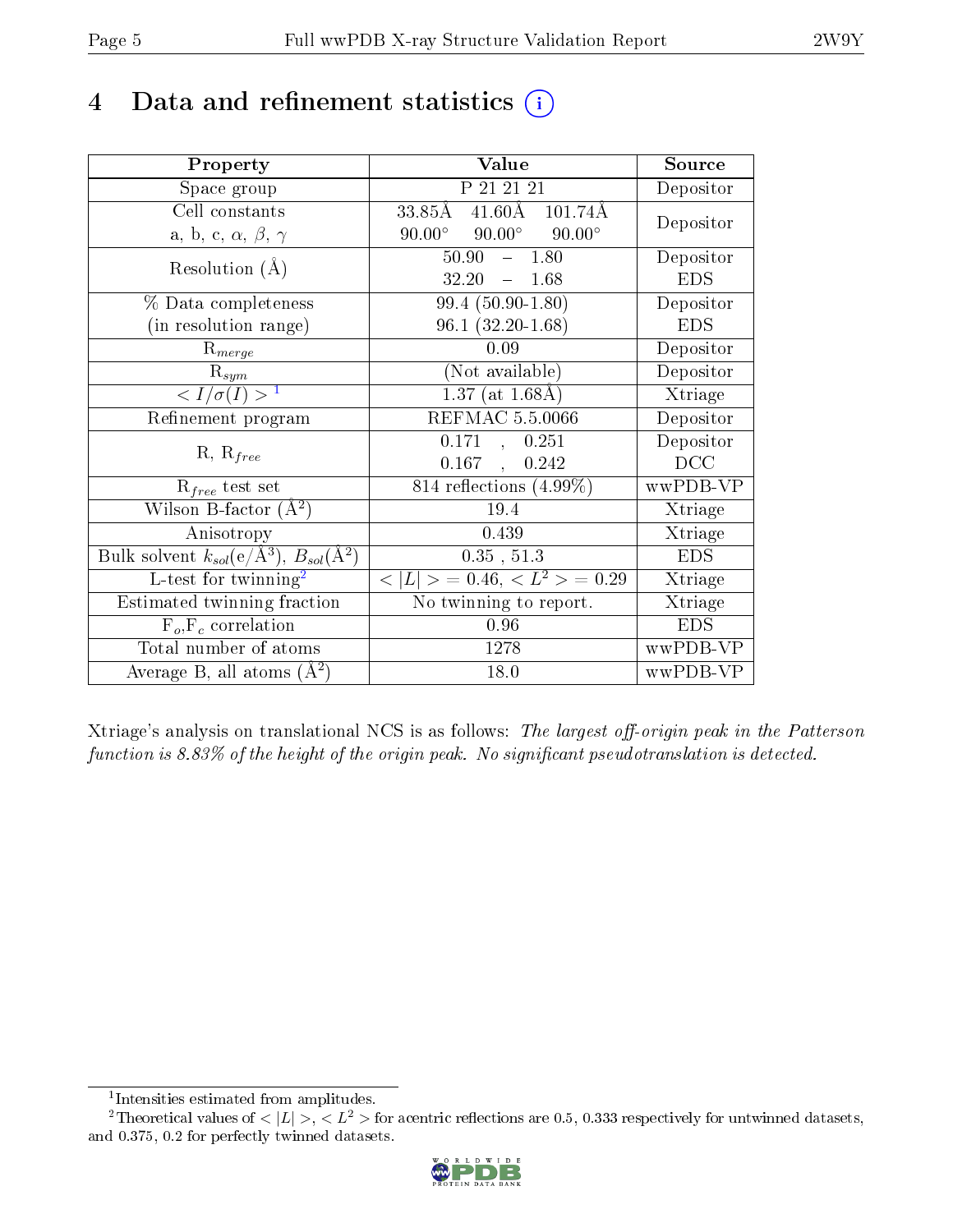## 5 Model quality  $(i)$

### 5.1 Standard geometry  $(i)$

Bond lengths and bond angles in the following residue types are not validated in this section: SO4, CSX

The Z score for a bond length (or angle) is the number of standard deviations the observed value is removed from the expected value. A bond length (or angle) with  $|Z| > 5$  is considered an outlier worth inspection. RMSZ is the root-mean-square of all Z scores of the bond lengths (or angles).

| Mol | $\mathord{\hspace{1pt}\text{}}$ Chain |      | Bond lengths    | Bond angles |                 |  |
|-----|---------------------------------------|------|-----------------|-------------|-----------------|--|
|     |                                       | RMSZ | # $ Z  > 5$     | RMSZ        | $\# Z  > 5$     |  |
|     |                                       |      | $1/1095(0.1\%)$ | 0.91        | $3/1469$ (0.2%) |  |

All (1) bond length outliers are listed below:

|  |  |                            | $\mid$ Mol $\mid$ Chain $\mid$ Res $\mid$ Type $\mid$ Atoms $\mid$ Z $\mid$ Observed(Å) $\mid$ Ideal(Å) $\mid$ |  |
|--|--|----------------------------|----------------------------------------------------------------------------------------------------------------|--|
|  |  | $10$   VAL   CB-CG2   5.60 | 164                                                                                                            |  |

All (3) bond angle outliers are listed below:

| Mol | Chain | $\operatorname{Res}$ | $\lq$ Type | Atoms     |          | Observed $(°)$ | Ideal (°) |
|-----|-------|----------------------|------------|-----------|----------|----------------|-----------|
|     |       | 63                   | A R.G      | NE-CZ-NH2 | $-10.19$ | 115 20         | 120.30    |
|     |       | 63                   | ARG.       | NE-CZ-NH1 | 7.04     | 123.82         | 120.30    |
|     |       |                      | A R.G      | NE-CZ-NH1 | 5.50     | 123.05         | 120.30    |

There are no chirality outliers.

There are no planarity outliers.

### $5.2$  Too-close contacts  $\overline{()}$

In the following table, the Non-H and H(model) columns list the number of non-hydrogen atoms and hydrogen atoms in the chain respectively. The H(added) column lists the number of hydrogen atoms added and optimized by MolProbity. The Clashes column lists the number of clashes within the asymmetric unit, whereas Symm-Clashes lists symmetry related clashes.

| Mol |      |      | Chain   Non-H   H(model)   H(added)   Clashes   Symm-Clashes |
|-----|------|------|--------------------------------------------------------------|
|     | 1087 | -103 |                                                              |
|     |      |      |                                                              |
|     |      |      |                                                              |
|     | 1978 | -103 |                                                              |

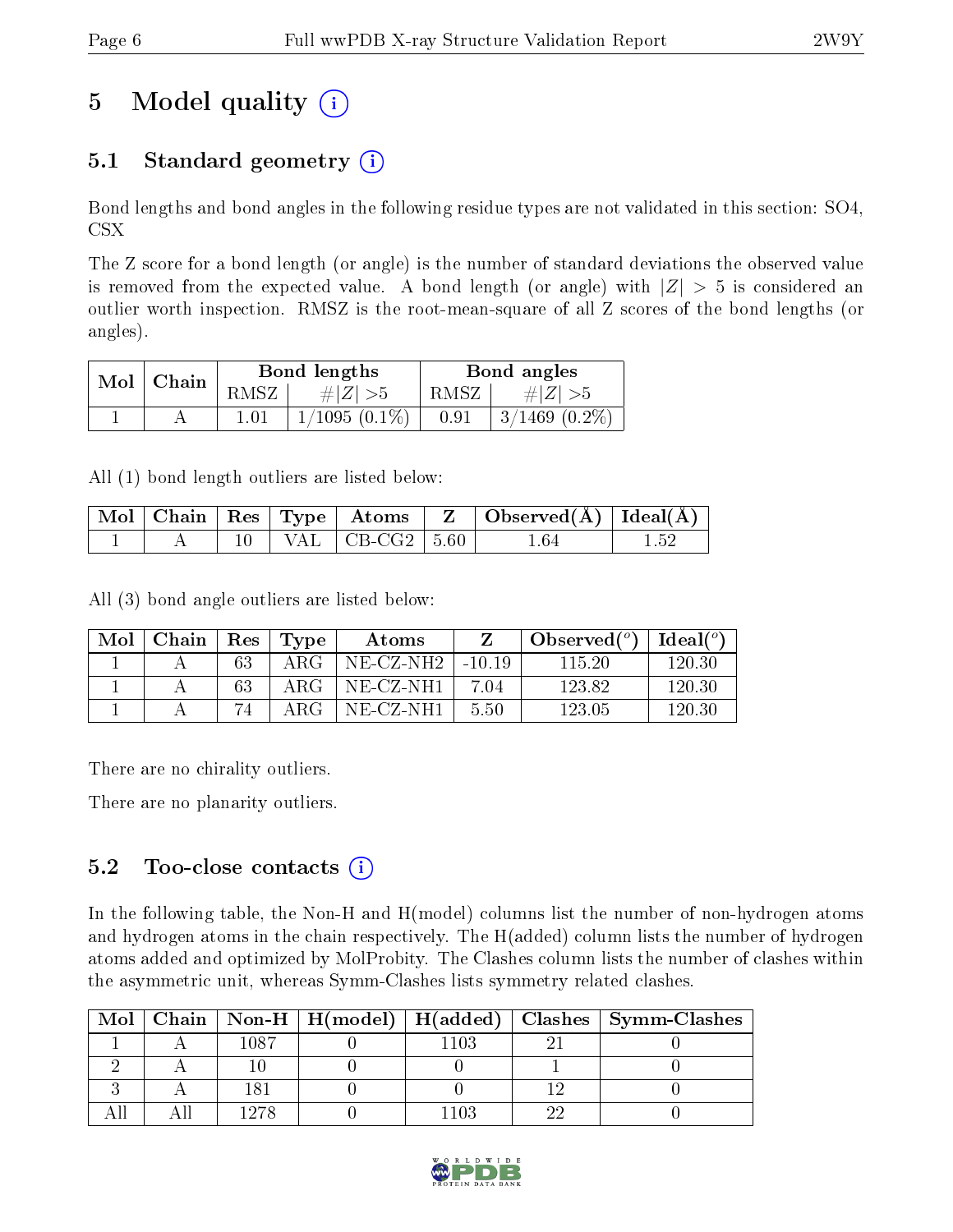The all-atom clashscore is defined as the number of clashes found per 1000 atoms (including hydrogen atoms). The all-atom clashscore for this structure is 10.

All (22) close contacts within the same asymmetric unit are listed below, sorted by their clash magnitude.

| Atom-1                     | Atom-2                                  | Interatomic       | Clash         |
|----------------------------|-----------------------------------------|-------------------|---------------|
|                            |                                         | distance $(A)$    | overlap $(A)$ |
| 1:A:94[B]:THR:HG22         | 3:A:2022:HOH:O                          | 1.41              | 1.21          |
| 1:A:117[B]:GLU:OE2         | 3:A:2139:HOH:O                          | 1.61              | 1.16          |
| 1:A:34:HIS:HD2             | 3:A:2117:HOH:O                          | 1.26              | 1.15          |
| 1:A:55[B]:LYS:HD3          | 3:A:2075:H <sub>0</sub> H <sub>:0</sub> | 1.48              | 1.11          |
| 1: A:34: HIS: CD2          | 3:A:2117:HOH:O                          | 2.09              | 0.88          |
| 1:A:117[A]:GLU:OE1         | 3:A:2138:HOH:O                          | 2.00              | 0.79          |
| 1:A:102:VAL:H G23          | 1: A: 104: LYS: HG2                     | 1.70              | 0.73          |
| 2:A:1140:SO4:O3            | 3:A:2181:HOH:O                          | 2.07              | 0.72          |
| 1: A:46: CYS:HB2           | 1:A:68:LEU:HD11                         | 1.82              | 0.62          |
| 1: A:88: LYS:NZ            | 1:A:117[A]:GLU:OE2                      | 2.19              | 0.59          |
| 1: A:46:CYS:O              | 1:A:47:GLY:C                            | 2.41              | 0.58          |
| 1:A:55[B]:LYS:CD           | 3:A:2075:HOH:O                          | 2.25              | 0.56          |
| 1: A:113:ARG:NH2           | 1:A:117[B]:GLU:OE2                      | 2.38              | 0.53          |
| 1: A: 131: LYS: HE3        | 3:A:2166:HOH:O                          | 2.08              | 0.51          |
| 1:A:120:SER:O              | 3:A:2142:HOH:O                          | 2.19              | 0.51          |
| 1: A:46: CYS:HB2           | 1:A:68:LEU:HD21                         | 1.94              | 0.48          |
| 1: A:29: GLU:OE2           | $1:A:63:A\overline{\mathrm{RG:NH2}}$    | 2.34              | 0.47          |
| 1: A: 115: HIS: O          | 1: A:119: GLN: HG2                      | 2.17              | 0.45          |
| 1: A:87: LYS:NZ            | 3:A:2108:HOH:O                          | 2.53              | 0.41          |
| 1:A:94[B]:THR:HG21         | 3:A:2114:HOH:O                          | 2.19              | 0.41          |
| 1: A:30: LYS: HB3          | 1: A:31: PRO:HD3                        | 2.02              | 0.41          |
| $1:\overline{A:46:CYS:CB}$ | 1: A:68:LEU:HD21                        | $\overline{2.51}$ | 0.40          |

There are no symmetry-related clashes.

### 5.3 Torsion angles (i)

#### 5.3.1 Protein backbone  $(i)$

In the following table, the Percentiles column shows the percent Ramachandran outliers of the chain as a percentile score with respect to all X-ray entries followed by that with respect to entries of similar resolution.

The Analysed column shows the number of residues for which the backbone conformation was analysed, and the total number of residues.

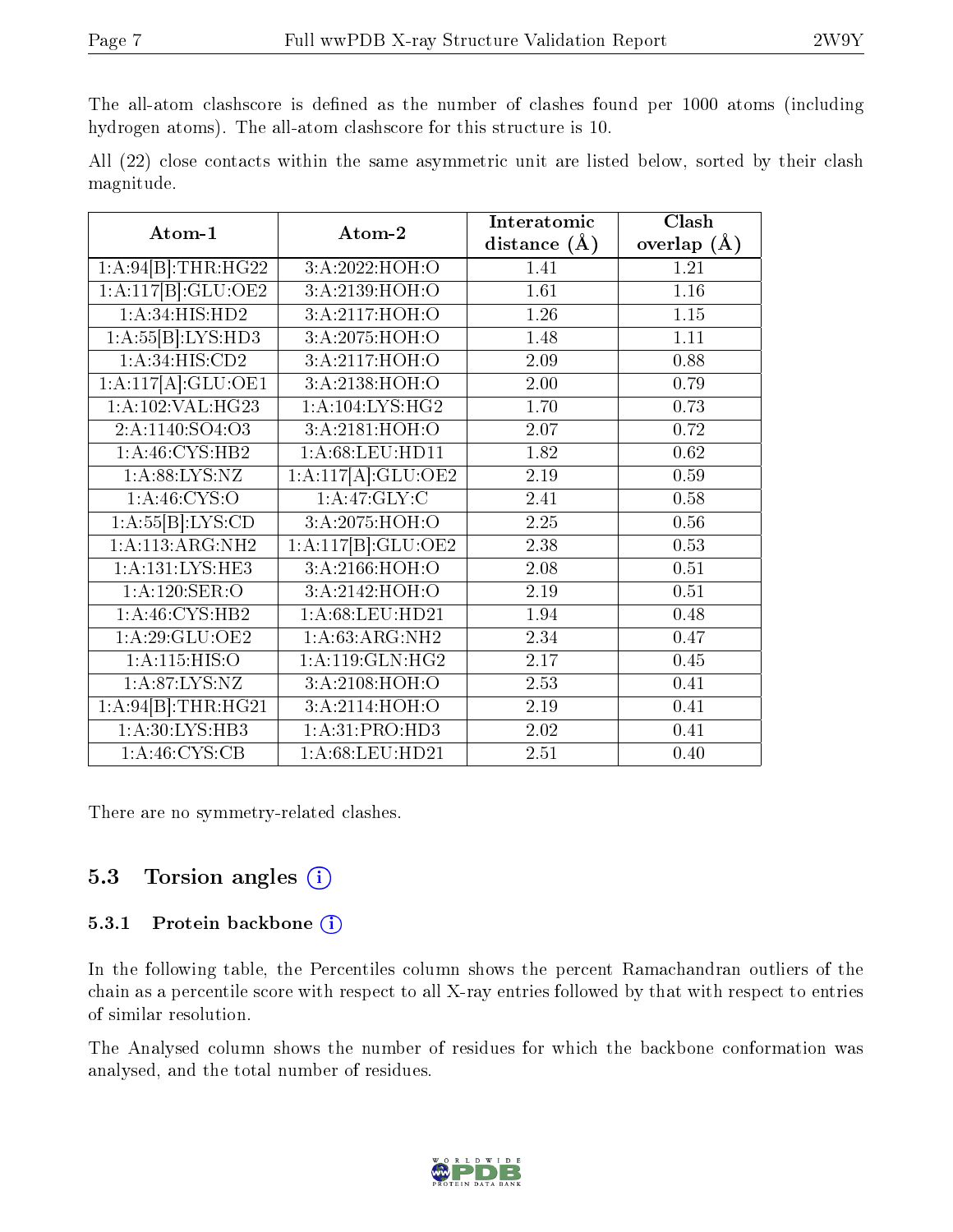| Mol   Chain | Analysed                                | Favoured   Allowed   Outliers   Percentiles |  |                         |  |
|-------------|-----------------------------------------|---------------------------------------------|--|-------------------------|--|
|             | $135/140$ (96\%)   133 (98\%)   2 (2\%) |                                             |  | $\vert$ 100 100 $\vert$ |  |

There are no Ramachandran outliers to report.

#### $5.3.2$  Protein sidechains  $(i)$

In the following table, the Percentiles column shows the percent sidechain outliers of the chain as a percentile score with respect to all X-ray entries followed by that with respect to entries of similar resolution.

The Analysed column shows the number of residues for which the sidechain conformation was analysed, and the total number of residues.

| Mol   Chain | Analysed                      | Rotameric   Outliers   Percentiles |                                  |                                           |  |
|-------------|-------------------------------|------------------------------------|----------------------------------|-------------------------------------------|--|
|             | $122/122(100\%)$   120 (98\%) |                                    | $\frac{1}{2}$ (2%) $\frac{1}{1}$ | $\parallel$ 62 $\parallel$ 54 $\parallel$ |  |

All (2) residues with a non-rotameric sidechain are listed below:

| Mol | Chain | Res | Fype |
|-----|-------|-----|------|
|     |       |     |      |
|     |       |     |      |

Some sidechains can be flipped to improve hydrogen bonding and reduce clashes. All (2) such sidechains are listed below:

| Mol | Chain | Res | Type |
|-----|-------|-----|------|
|     |       |     |      |
|     |       |     |      |

#### 5.3.3 RNA  $(i)$

There are no RNA molecules in this entry.

### 5.4 Non-standard residues in protein, DNA, RNA chains (i)

3 non-standard protein/DNA/RNA residues are modelled in this entry.

In the following table, the Counts columns list the number of bonds (or angles) for which Mogul statistics could be retrieved, the number of bonds (or angles) that are observed in the model and the number of bonds (or angles) that are defined in the Chemical Component Dictionary. The Link column lists molecule types, if any, to which the group is linked. The Z score for a bond length (or angle) is the number of standard deviations the observed value is removed from the

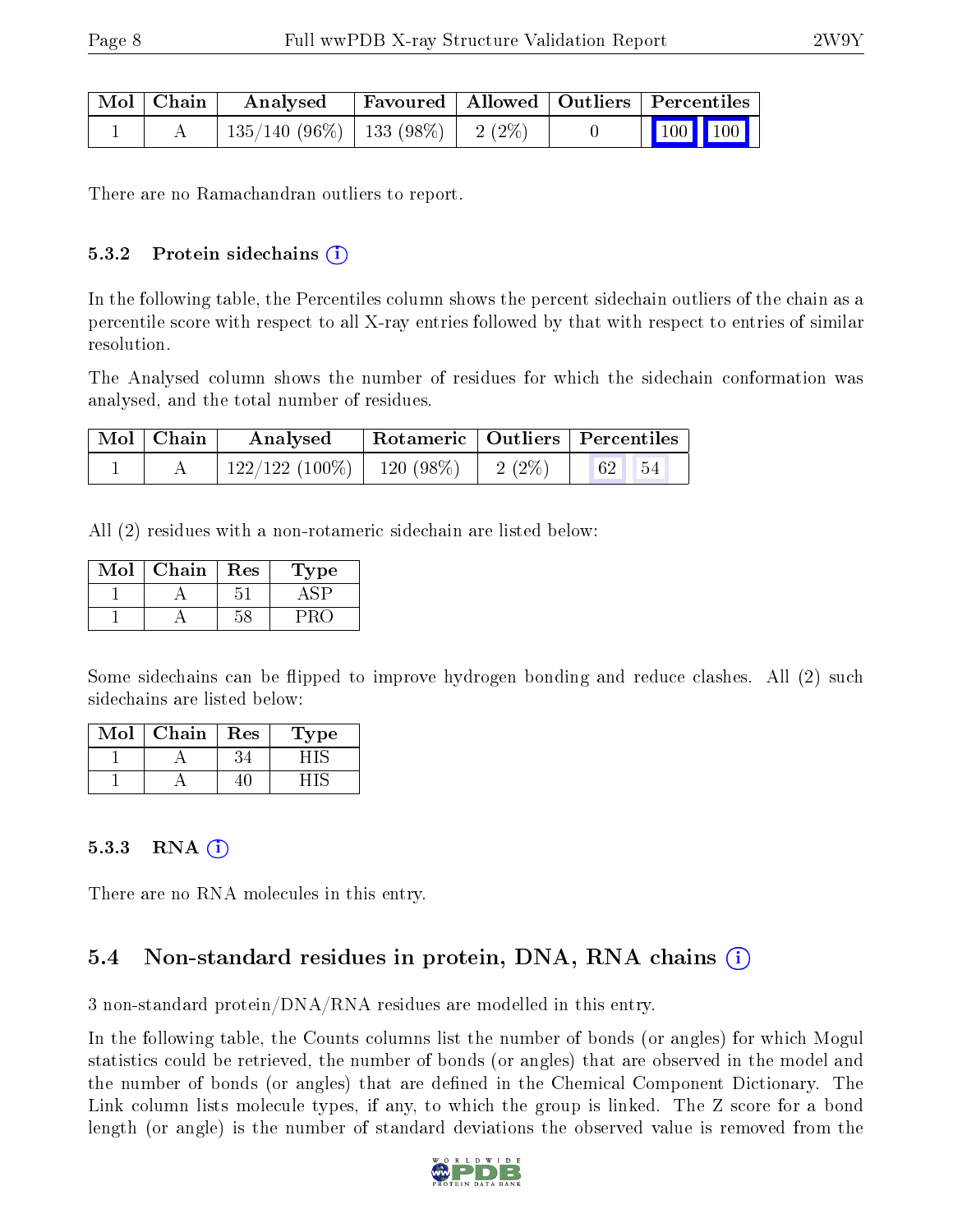| Mol<br>$\mid$ Chain<br>Type | $\vert$ Res  | Link | Bond lengths |        |        | Bond angles |        |        |          |     |
|-----------------------------|--------------|------|--------------|--------|--------|-------------|--------|--------|----------|-----|
|                             |              |      |              |        | Jounts | RMSZ        | #<br>∠ | Counts | RMSZ     | # Z |
|                             | $\Box$ S $X$ | A    | 9[A]         | $\sim$ | 3,6,7  | 0.83        |        | 1.6.8  | $0.60\,$ |     |
|                             |              |      | 9 B          | $\sim$ | 3.6.7  | 0.91        |        | 1,6,8  | 1.25     |     |

expected value. A bond length (or angle) with  $|Z| > 2$  is considered an outlier worth inspection. RMSZ is the root-mean-square of all Z scores of the bond lengths (or angles).

In the following table, the Chirals column lists the number of chiral outliers, the number of chiral centers analysed, the number of these observed in the model and the number defined in the Chemical Component Dictionary. Similar counts are reported in the Torsion and Rings columns. '-' means no outliers of that kind were identified.

|  |     |  | Mol   Type   Chain   Res   Link   Chirals   Torsions   Rings |  |
|--|-----|--|--------------------------------------------------------------|--|
|  |     |  | $-0/1/5/$                                                    |  |
|  | 9 B |  | 0/1/5/                                                       |  |

There are no bond length outliers.

There are no bond angle outliers.

There are no chirality outliers.

There are no torsion outliers.

There are no ring outliers.

No monomer is involved in short contacts.

#### 5.5 Carbohydrates (i)

There are no carbohydrates in this entry.

#### 5.6 Ligand geometry  $(i)$

2 ligands are modelled in this entry.

In the following table, the Counts columns list the number of bonds (or angles) for which Mogul statistics could be retrieved, the number of bonds (or angles) that are observed in the model and the number of bonds (or angles) that are dened in the Chemical Component Dictionary. The Link column lists molecule types, if any, to which the group is linked. The Z score for a bond length (or angle) is the number of standard deviations the observed value is removed from the expected value. A bond length (or angle) with  $|Z| > 2$  is considered an outlier worth inspection. RMSZ is the root-mean-square of all Z scores of the bond lengths (or angles).

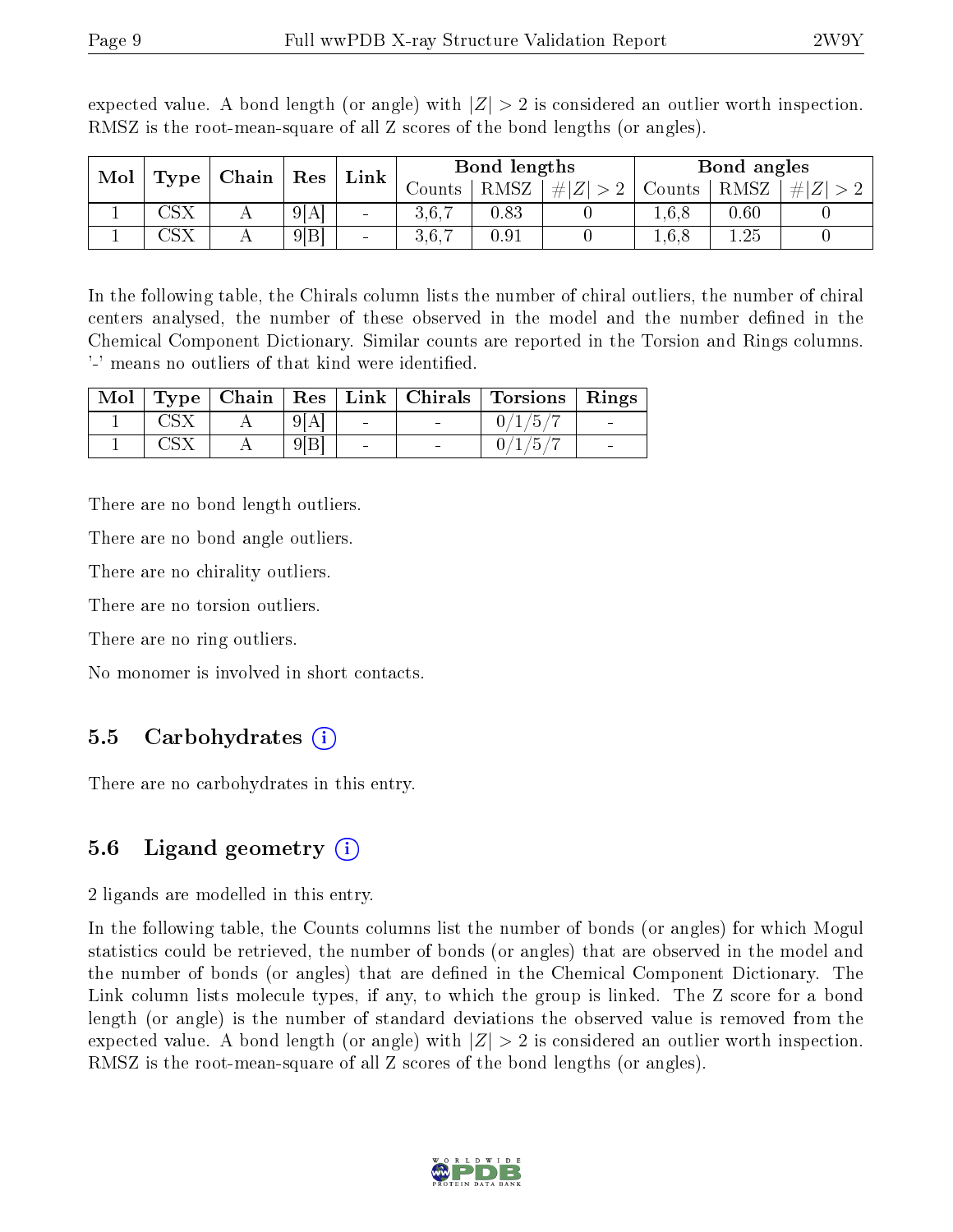| Mol | Res<br>Chain<br>Type |  | Link | Bond lengths             |          |          | Bond angles |        |      |                                            |
|-----|----------------------|--|------|--------------------------|----------|----------|-------------|--------|------|--------------------------------------------|
|     |                      |  |      |                          | Jounts - | RMSZ     | $\pm  Z^+ $ | Counts | RMSZ | $\# Z^{\scriptscriptstyle \dagger} $<br>#1 |
|     | SO4                  |  | 1140 | $\blacksquare$           | 4.4.4    | $0.22\,$ |             | 6.6.6  | 0.57 |                                            |
|     | SO <sub>4</sub>      |  | 1139 | $\overline{\phantom{a}}$ | 4.4.4    |          |             | 6.6.6  | 0.48 |                                            |

There are no bond length outliers.

There are no bond angle outliers.

There are no chirality outliers.

There are no torsion outliers.

There are no ring outliers.

1 monomer is involved in 1 short contact:

|  |                  | Mol   Chain   Res   Type   Clashes   Symm-Clashes |
|--|------------------|---------------------------------------------------|
|  | $1140 \perp SO4$ |                                                   |

### 5.7 [O](https://www.wwpdb.org/validation/2017/XrayValidationReportHelp#nonstandard_residues_and_ligands)ther polymers (i)

There are no such residues in this entry.

### 5.8 Polymer linkage issues  $(i)$

There are no chain breaks in this entry.

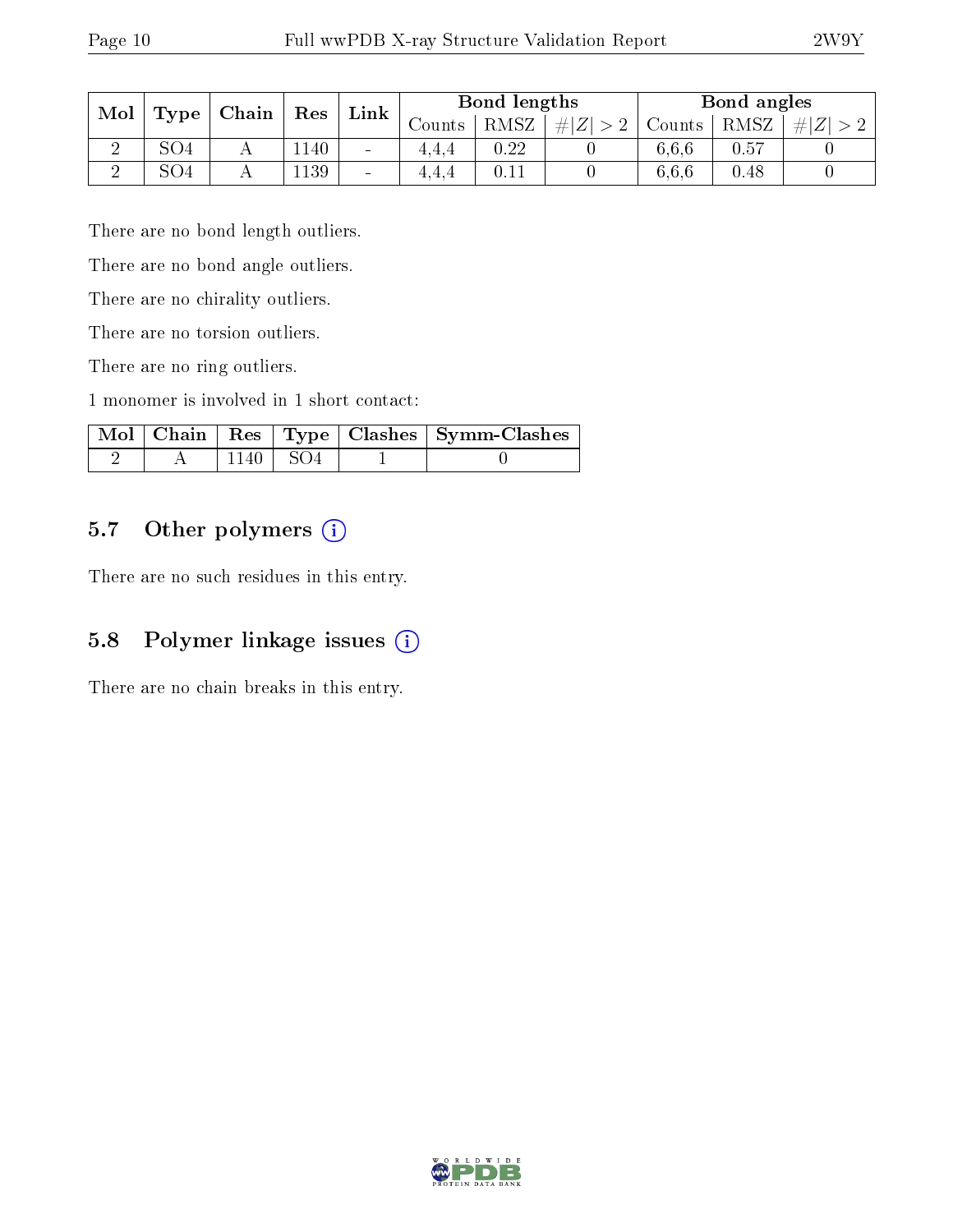## 6 Fit of model and data  $\left( \cdot \right)$

### 6.1 Protein, DNA and RNA chains (i)

In the following table, the column labelled  $#RSRZ>2'$  contains the number (and percentage) of RSRZ outliers, followed by percent RSRZ outliers for the chain as percentile scores relative to all X-ray entries and entries of similar resolution. The OWAB column contains the minimum, median,  $95<sup>th</sup>$  percentile and maximum values of the occupancy-weighted average B-factor per residue. The column labelled  $Q< 0.9$  lists the number of (and percentage) of residues with an average occupancy less than 0.9.

| $\mid$ Mol $\mid$ Chain $\mid$ | $\parallel$ Analysed | $^{\shortmid} < \text{RSRZ}> \ \mid$ | $\rm \#RSRZ{>}2$                                                                                   | $\vert$ OWAB( $\rm \AA^2)$ $\vert$ Q<0.9 $\vert$ |  |
|--------------------------------|----------------------|--------------------------------------|----------------------------------------------------------------------------------------------------|--------------------------------------------------|--|
|                                | 135/140 (96%)        | $-0.38$                              | $\begin{array}{ c c c c c c c c } \hline 6 & (4\%) & 34 & 28 & 8, 14, 35, 47 \ \hline \end{array}$ |                                                  |  |

All (6) RSRZ outliers are listed below:

| Mol | Chain | Res | <b>Type</b> | <b>RSRZ</b> |
|-----|-------|-----|-------------|-------------|
|     |       | 41  | <b>SER</b>  | 6.1         |
|     |       | 40  | <b>HIS</b>  | 4.8         |
|     |       | 39  | <b>LYS</b>  | 3.7         |
|     |       | 38  | <b>GLN</b>  | 2.8         |
|     |       | 48  | <b>GLU</b>  | 2.7         |
|     |       | 46  | CYS         | 24          |

### 6.2 Non-standard residues in protein, DNA, RNA chains (i)

In the following table, the Atoms column lists the number of modelled atoms in the group and the number defined in the chemical component dictionary. The B-factors column lists the minimum, median,  $95<sup>th</sup>$  percentile and maximum values of B factors of atoms in the group. The column labelled  $Q< 0.9$  lists the number of atoms with occupancy less than 0.9.

| Mol | Type | Chain |                  | Res   Atoms | $_{\rm RSCC}$ |      | $ $ RSR $ $ B-factors( $\AA$ <sup>2</sup> ) | Q <sub>0.9</sub> |
|-----|------|-------|------------------|-------------|---------------|------|---------------------------------------------|------------------|
|     |      |       | 9[A]             | −           | 0.91          | 0.15 | 12,12,13,15                                 |                  |
|     |      |       | 9 B              |             | 0.91          | 0.15 | 6, 11, 12, 13                               |                  |
|     |      |       | 9 <sup>[C]</sup> | 6/          | 0.91          | 0.15 | 12.13.15.23                                 |                  |

### 6.3 Carbohydrates  $(i)$

There are no carbohydrates in this entry.